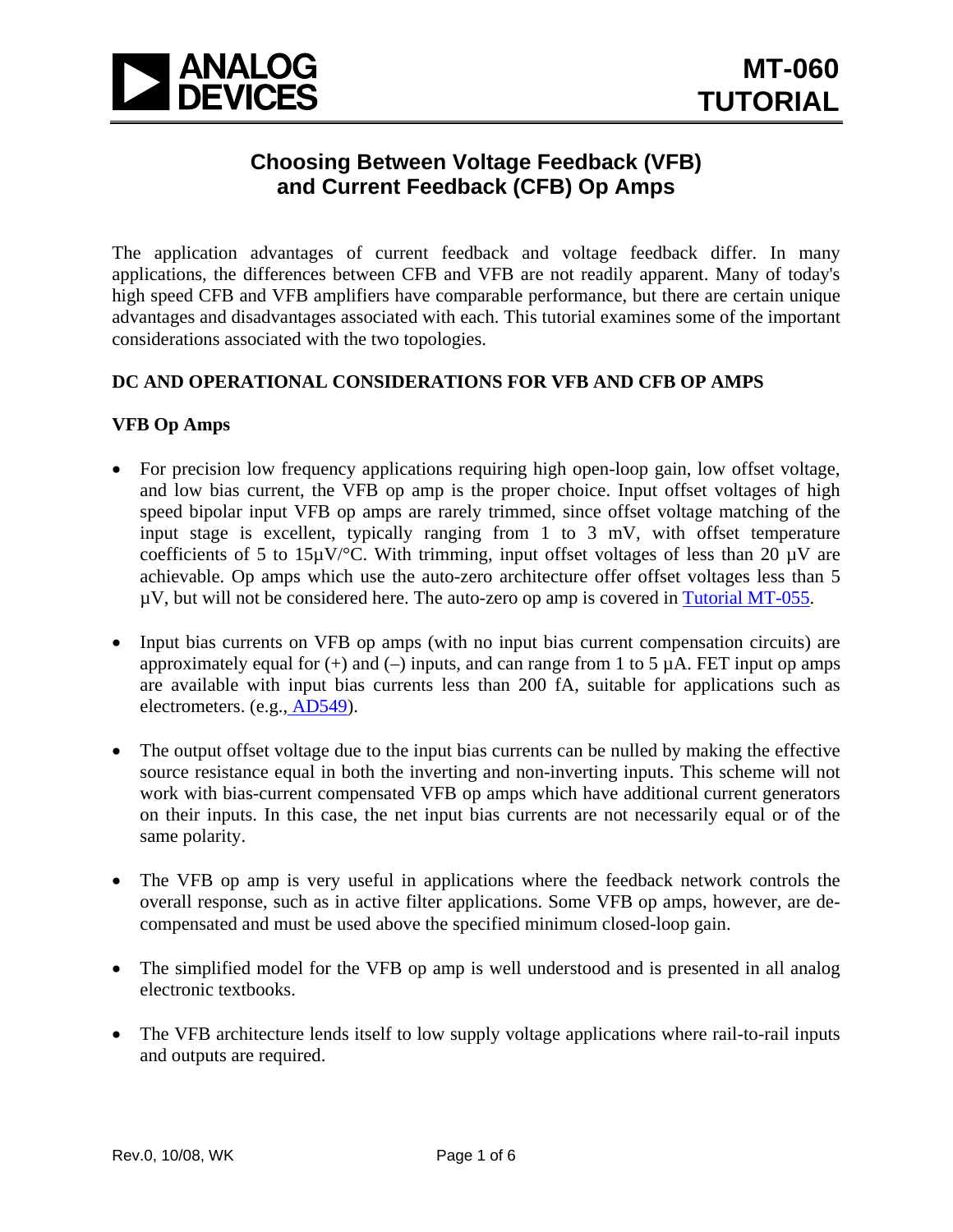### **CFB Op Amps**

- Current feedback (CFB) op amps, on the other hand, are less well understood and documented. Many designers choose VFB op amps simply because they understand them better.
- CFB op amps generally have lower open-loop gain and less accuracy than a precision VFB op amp.
- The input impedance of the inverting and non-inverting inputs of CFB op amps are not equal, and CFB op amps generally have unequal and uncorrelated input bias currents because the (+) and (–) inputs have completely different architectures. For this reason, external bias current cancellation schemes are also ineffective. CFB input bias currents range from 5 to 15 µA, being generally higher at the inverting input.
- Because CFB op amps are geneally optimized for a fixed feedback resistor value, there is little flexibility in the feedback network other than setting the closed-loop gain. This makes CFB op amps unsuitable for most active filters, except for the Sallen-Key filter which can be designed with the appropriate fixed feedback resistor. Figure 1 summarizes the dc and operational considerations for VFB and CFB op amps.
- The CFB architecture does lend itself to rail-to-rail inputs and outputs.
	- ◆ VFB Op Amps
		- **High open loop gain and DC accuracy**
		- Low offset voltage available (<20 µV)
		- **Low bias current (JFET, CMOS, or bias current compensation) available (<200 fA)**
		- **Balanced input impedance**
		- **Flexible feedback network**
		- **Rail-to-rail inputs and outputs available**
	- ◆ CFB Op Amps
		- **Lower open loop gain and DC accuracy**
		- **Higher offset voltage**
		- **•** Inverting input impedance is low, non-inverting input impedance is high
		- **Input bias currents not as low as VFB or as well matched**
		- **Fixed feedback resistor needed for optimum performance**

#### *Figure 1: DC and Operational Considerations for VFB and CFB Op Amps*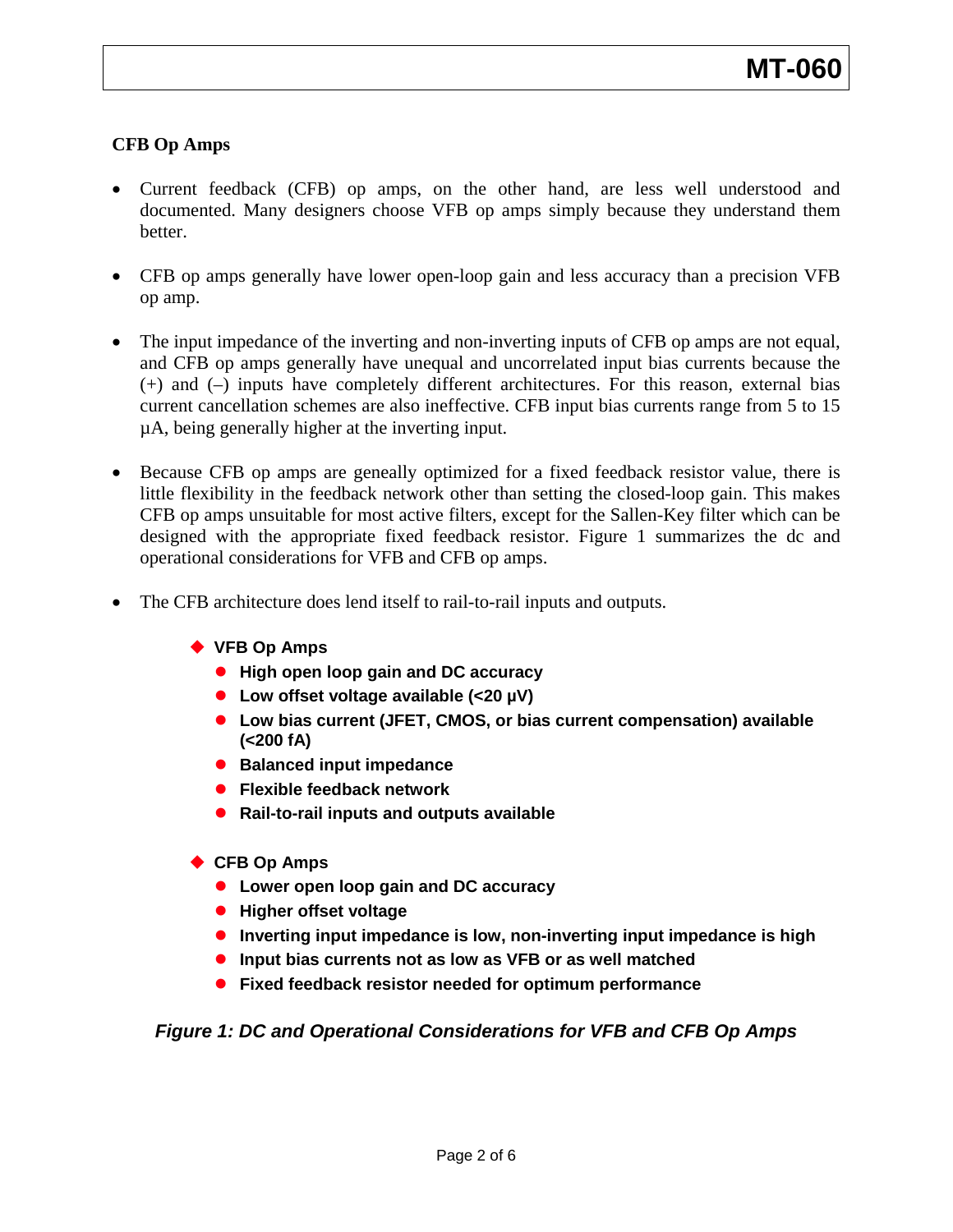## **AC CONSIDERATIONS FOR VFB AND CFB OP AMPS**

#### **VFB Op Amps**

- A distinguishing feature of VFB op amps is that they offer a constant gain-bandwidth product over a wide frequency range.
- In addition, high bandwidth, high slew rate, low distortion VFB op amps are available which use the "H-Bridge" architecture for low quiescent current ([Tutorial MT-056](http://www.analog.com/static/imported-files/tutorials/MT-056.pdf)).
- VFB op amps are good for all types of active filter architectures because of the flexibility of the feedback network.

#### **CFB Op Amps**

- The CFB topology is primarily used where the ultimate in high bandwidth high slew rate, and low distortion are required. A more detailed discussion of CFB op amp ac characteristics can be found in [Tutorial MT-057](http://www.analog.com/static/imported-files/tutorials/MT-057.pdf).
- For a given complementary bipolar IC process, CFB generally yields higher FPBW (hence lower distortion) than VFB for the same amount of quiescent supply current. This is because there is practically no slew-rate limiting in CFB. Because of this, the full power bandwidth and the small signal bandwidth are approximately the same. However, the "H-Bridge" architecture used in high speed VFB op amps almost the same level of performance as CFB op amps [\(Tutorial MT-056](http://www.analog.com/static/imported-files/tutorials/MT-056.pdf)).
- Unlike VFB op amps, the inverting input impedance of a CFB op amp is very low. This is advantageous when using the op amp in the inverting mode as an I/V converter, because there is less sensitivity to inverting input capacitance than with VFB.
- The closed-loop bandwidth of a CFB op amp is determined by the value of an internal capacitor and the external feedback resistor and is relatively independent of the gain-setting resistor (the resistor from the inverting input to ground). This makes CFB op amps ideal for programmable gain applications which require a gain-independent bandwidth.
- Because CFB op amps must operate with a fixed feedback resistor for optimum stability, they have limited applications as active filters, other than the Sallen-Key filter.
- Small values of stray capacitance across the feedback resistor in a CFB op amp are likely to cause instability.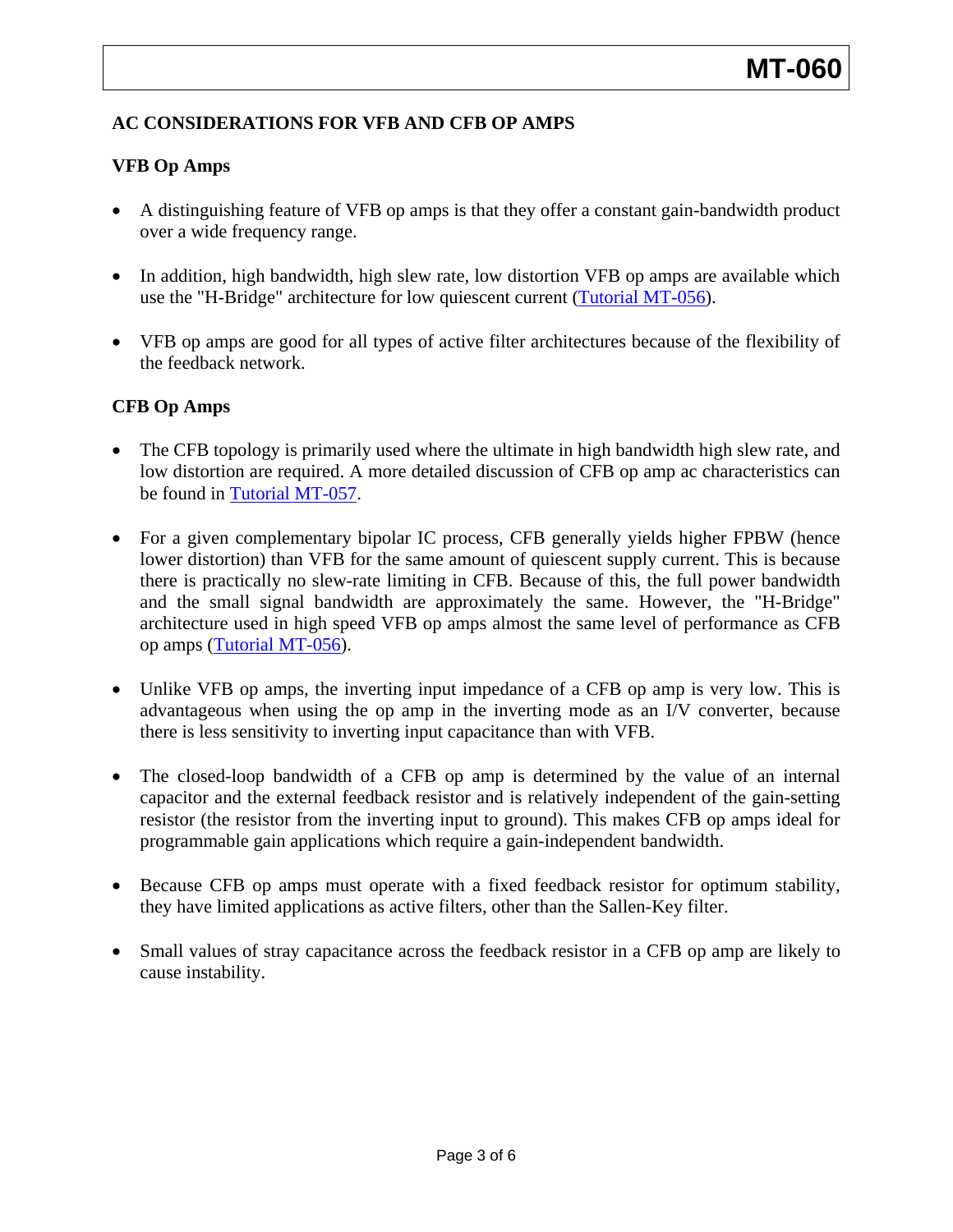# **MT-060**

- **VFB Op Amps**
	- **Constant gain-bandwidth product**
	- **High slew rate and high bandwidth available**
	- **Low distortion versions available**
	- **Flexible feedback network**
	- **Good for active filters**
- ◆ CFB Op Amps
	- **Bandwidth relatively constant for various closed-loop gains**
	- **Gain-bandwidth product is not constant**
	- **Slightly higher slew rate and bandwidth available for given process and power dissipation (compared to VFB)**
	- **Low distortion versions available**
	- **Fixed feedback resistor for optimum performance**
	- **Stray feedback capacitance causes instability**
	- **Difficult to use in active filters other than Sallen-Key**
	- **Low inverting input impedance reduces effects of input capacitance in I/V converter applications**

### *Figure 2: AC Considerations for VFB and CFB Op Amps*

#### **NOISE CONSIDERATIONS FOR VFB AND CFB OP AMPS**

#### **VFB Op Amps**

- Precision VFB op amps are available with input voltage noise less than 1 nV/√Hz. Most JFET or CMOS input VFB op amps have input current noise less than 100 fA/√Hz, with some less than 1 fA/ $\sqrt{Hz}$ . However, the total output noise depends not only on these values but the closed-loop gain and the actual values of the feedback resistors ([Tutorial MT-049\)](http://www.analog.com/static/imported-files/tutorials/MT-049.pdf).
- For a VFB op amp, the inverting and non-inverting input current noise are typically equal, and almost always uncorrelated. Typical values for wideband bipolar VFB op amps range from 0.5 pA/ $\sqrt{Hz}$  to 5 pA/ $\sqrt{Hz}$ . The input current noise of a bipolar input stage is increased when input bias-current compensation generators are added, because their current noise is not correlated, and therefore adds (in an rss manner) to the intrinsic current noise of the bipolar stage. However, bias current compensation is rarely used in high speed op amps.

#### **CFB Op Amps**

• The input voltage noise in CFB op amps tends to be lower than for VFB op amps having the same approximate bandwidth. This is because the input stage in a CFB op amp is usually operated at a higher current, thereby reducing the emitter resistance and hence the voltage noise. Typical values for CFB op amps range from about 1 to 5 nV/ $\sqrt{Hz}$ .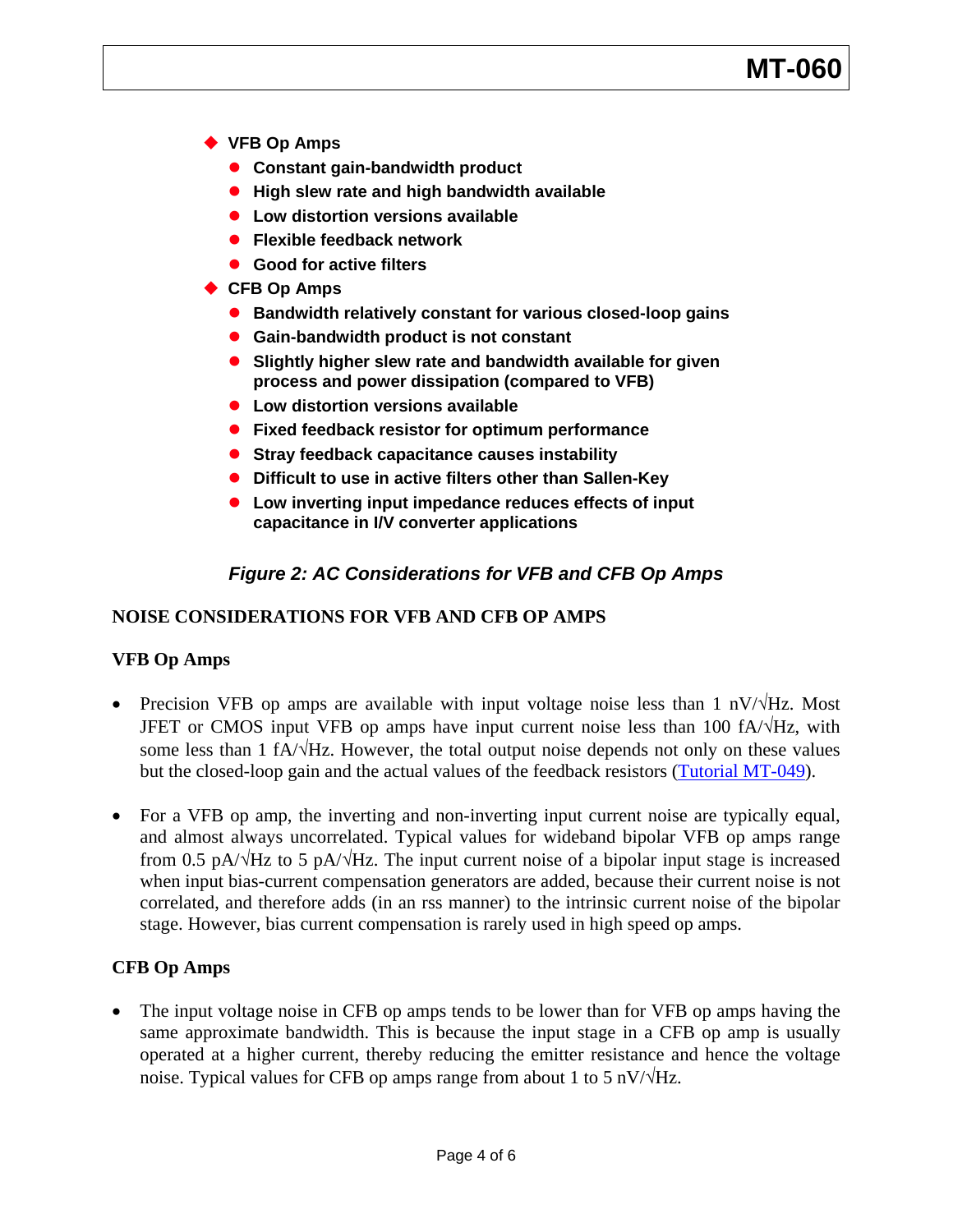• However, the input current noise of CFB op amps tends to be larger than for VFB op amps because of the generally higher bias current levels. The inverting and non-inverting current noise of a CFB op amp is usually different because of the unique input architecture, and are specified separately. In most cases, the inverting input current noise is the larger of the two. Typical input current noise for CFB op amps ranges from 5 to 40 pA/√Hz. This can often be dominant, except in cases of very high closed-loop gain where the voltage noise can become dominant.

The best way to make the noise calculations is to write a simple computer spreadsheet program that performs the calculations automatically, and include all the noise sources. The equation discussed in [Tutorial MT-049](http://www.analog.com/static/imported-files/tutorials/MT-049.pdf) can be used for this purpose.

- ◆ VFB Op Amps
	- z **Low voltage noise ( < 1 nV/**√**Hz) available**
	- **Low current noise available (JFET and CMOS inputs)**
	- **Inverting and non-inverting input current noise equal and uncorrelated**
	- **Feedback network and external resistor values must be considered to determine total noise**
- ◆ CFB Op Amps
	- z **Low voltage noise (1 to 5 nV/**√**Hz)**
	- z **Higher current noise (5 to 40 pA/**√**Hz) often dominates**
	- Feedback network and external resistor values must be considered to **determine total noise**

## *Figure 3: Noise Considerations for VFB and CFB Op Amps*

#### **SUMMARY**

For most general purpose or high precision low frequency, low noise applications, the VFB op amp is usually the best choice. VFB op amps also work well in single-supply applications because many are available with rail-to-rail inputs and outputs.

The VFB op amp has a very flexible feedback network, and is therefore suitable for active filter designs.

The CFB op amp offers the ultimate in bandwidth, slew rate, and distortion performance at the expense of dc performance, noise, and the requirement for a fixed value feedback resistor. Applications of CFB op amps in active filters are limited to non-inverting configurations such as the Sallen-Key.